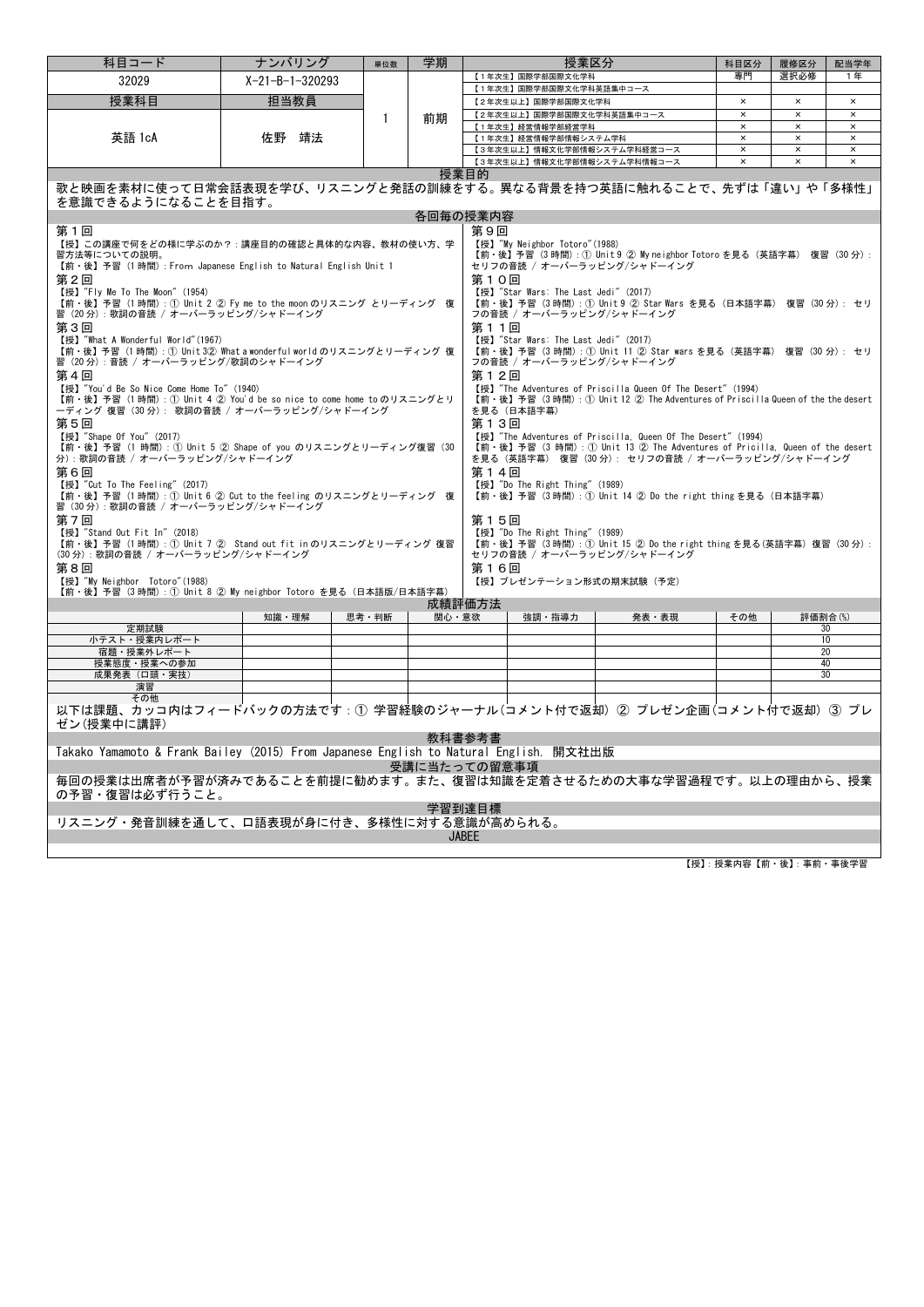| 科目コード                                                                                                                                                                                                                                                                                                                                                                                                                                                                              | ナンバリング                                                                                                                                                                                                                                                                                                        | 単位数   | 学期       |                                | 授業区分                                                      |                                                                                                                                                           | 科目区分                 | 履修区分                       | 配当学年                 |  |
|------------------------------------------------------------------------------------------------------------------------------------------------------------------------------------------------------------------------------------------------------------------------------------------------------------------------------------------------------------------------------------------------------------------------------------------------------------------------------------|---------------------------------------------------------------------------------------------------------------------------------------------------------------------------------------------------------------------------------------------------------------------------------------------------------------|-------|----------|--------------------------------|-----------------------------------------------------------|-----------------------------------------------------------------------------------------------------------------------------------------------------------|----------------------|----------------------------|----------------------|--|
| 32029                                                                                                                                                                                                                                                                                                                                                                                                                                                                              | $X - 21 - B - 1 - 320293$                                                                                                                                                                                                                                                                                     |       |          | 選択必修<br>【1年次生】国際学部国際文化学科<br>専門 |                                                           |                                                                                                                                                           |                      |                            | 1年                   |  |
|                                                                                                                                                                                                                                                                                                                                                                                                                                                                                    |                                                                                                                                                                                                                                                                                                               |       |          |                                | 【1年次生】国際学部国際文化学科英語集中コース                                   |                                                                                                                                                           |                      |                            |                      |  |
| 授業科目                                                                                                                                                                                                                                                                                                                                                                                                                                                                               | 担当教員                                                                                                                                                                                                                                                                                                          |       |          |                                | 【2年次生以上】国際学部国際文化学科                                        |                                                                                                                                                           | $\times$<br>$\times$ | $\times$<br>$\pmb{\times}$ | $\times$<br>$\times$ |  |
|                                                                                                                                                                                                                                                                                                                                                                                                                                                                                    |                                                                                                                                                                                                                                                                                                               | 1     | 前期       |                                | 【2年次生以上】国際学部国際文化学科英語集中コース<br>【1年次生】経営情報学部経営学科             |                                                                                                                                                           | $\times$             | $\pmb{\times}$             | $\times$             |  |
| 英語 1cB                                                                                                                                                                                                                                                                                                                                                                                                                                                                             | 佐野<br>靖法                                                                                                                                                                                                                                                                                                      |       |          |                                | 【1年次生】経営情報学部情報システム学科                                      | $\pmb{\times}$                                                                                                                                            | $\pmb{\times}$       | $\pmb{\times}$             |                      |  |
|                                                                                                                                                                                                                                                                                                                                                                                                                                                                                    |                                                                                                                                                                                                                                                                                                               |       |          |                                | 【3年次生以上】情報文化学部情報システム学科経営コース                               |                                                                                                                                                           | $\times$             | $\times$                   | $\times$             |  |
|                                                                                                                                                                                                                                                                                                                                                                                                                                                                                    |                                                                                                                                                                                                                                                                                                               |       |          |                                |                                                           | 【3年次生以上】情報文化学部情報システム学科情報コース                                                                                                                               | $\times$             | $\times$                   | $\times$             |  |
| 授業目的<br>歌と映画を素材に使って日常会話表現を学び、リスニングと発話の訓練をする。異なる背景を持つ英語に触れることで、先ずは「違い」や「多様性」<br>を意識できるようになることを目指す。                                                                                                                                                                                                                                                                                                                                                                                  |                                                                                                                                                                                                                                                                                                               |       |          |                                |                                                           |                                                                                                                                                           |                      |                            |                      |  |
|                                                                                                                                                                                                                                                                                                                                                                                                                                                                                    |                                                                                                                                                                                                                                                                                                               |       | 各回毎の授業内容 |                                |                                                           |                                                                                                                                                           |                      |                            |                      |  |
| 第9回<br>第1回                                                                                                                                                                                                                                                                                                                                                                                                                                                                         |                                                                                                                                                                                                                                                                                                               |       |          |                                |                                                           |                                                                                                                                                           |                      |                            |                      |  |
| 【授】"Totoro The Neighbor" (1988)<br>【授】この講座で何をどの様に学ぶのか?:講座目的の確認と具体的な内容、教材の使い方、学<br>【前·後】予習 (3時間):1 Unit 9 2 Totoro the neighbor を見る (英語字幕) 復習 (30分):<br>習方法等についての説明。<br>【前·後】予習 (1時間) : From Japanese English to Natural English Unit 1<br>セリフの音読 / オーバーラッピング/シャドーイング<br>第2回<br>第10回<br>【授】"Fly Me To The Moon" (1954)<br>【授】"Star Wars The Last Jedi" (2017)<br>【前・後】予習(1 時間): ① Unit 2 ② Fy me to the moon のリスニング とリーディング 復<br>【前・後】予習 (3 時間) : ① Unit 10 ② Star wars を見る (日本語字幕) |                                                                                                                                                                                                                                                                                                               |       |          |                                |                                                           |                                                                                                                                                           |                      |                            |                      |  |
| 習 (20分):歌詞の音読 / オーバーラッピング/シャドーイング                                                                                                                                                                                                                                                                                                                                                                                                                                                  |                                                                                                                                                                                                                                                                                                               |       |          |                                |                                                           |                                                                                                                                                           |                      |                            |                      |  |
| 第3回<br>第11回<br>【授】"Star Wars The Last Jedi" (2017)<br>【授】"What A Wonderful World"(1967)<br>【前・後】予習(1 時間): ① Unit 3② What a wonderful world のリスニングとリーディング 復<br>【前・後】予習(3 時間): ① Unit 11 ② Star wars を見る(英語字幕) 復習(30 分): セリ<br>習 (20分):歌詞の音読 / オーバーラッピング/シャドーイング<br>フの音読 / オーバーラッピング/シャドーイング                                                                                                                                                                                         |                                                                                                                                                                                                                                                                                                               |       |          |                                |                                                           |                                                                                                                                                           |                      |                            |                      |  |
| 第4回<br>【授】"You'd Be So Nice Come Home To" (1940)<br>【前・後】予習(1 時間): ① Unit 4 ② You'd be so nice to come home to のリスニングとリ<br>ーディング 復習(30 分):歌詞の音読 / オーバーラッピング/シャドーイング                                                                                                                                                                                                                                                                                                                |                                                                                                                                                                                                                                                                                                               |       |          | 第12回<br>墓)                     | 【授】"Pricila Queen Of The Desert" (1994)                   | 【前·後】予習 (3時間) : ① Unit 12 ② Pricilla Queen of the the desert を見る (日本語字                                                                                    |                      |                            |                      |  |
| 【授】"Shape Of You" (2017)<br>第6回<br>【授】"Cut To The Feeling" (2017)                                                                                                                                                                                                                                                                                                                                                                                                                  | 第13回<br>第5回<br>【授】"Pricila Queen Of The Desert" (1994)<br>【前・後】予習(1 時間): ① Unit 5 ② Shape of you のリスニングとリーディング 復習(30<br>【前·後】予習 (3時間):① Unit 13 ② Pricilla Queen of the desert を見る (英語字幕) 復<br>習 (30分): セリフの音読 / オーバーラッピング/シャドーイング<br>分): 歌詞の音読 / オーバーラッピング/シャドーイング<br>第14回<br>【授】"Do The Right Thing" (1989) |       |          |                                |                                                           |                                                                                                                                                           |                      |                            |                      |  |
| 【前・後】予習(1 時間): ① Unit 6 ② Cut to the feeling のリスニングとリーディング 復<br>習(30分):歌詞の音読 / オーバーラッピング/シャドーイング<br>第7回<br>【授】"Stand Out Fit In" (2018)<br>【前・後】予習(1 時間): ① Unit 7 ② Stand out fit in のリスニングとリーディング 復習<br>(30分): 歌詞の音読 / オーバーラッピング/シャドーイング<br>第8回<br>【授】"Totoro The Neighbor" (1988)<br>【前・後】予習(3時間): ① Unit 8 ② Totoro the neighbor を見る(日本語字幕)                                                                                                                                    |                                                                                                                                                                                                                                                                                                               |       |          | 第15回<br>第16回                   | 【授】"Do The Right Thing" (1989)<br>【授】プレゼンテーション形式の期末試験(予定) | 【前・後】予習(3時間): ① Unit 14 ② Do the right thing を見る(日本語字幕)<br>【前·後】予習 (3時間):① Unit 15 ② Do the right thing を見る(英語字幕) 復習 (30分):<br>セリフの音読 / オーバーラッピング/シャドーイング |                      |                            |                      |  |
|                                                                                                                                                                                                                                                                                                                                                                                                                                                                                    | 知識・理解                                                                                                                                                                                                                                                                                                         | 思考·判断 | 関心・意欲    | 成績評価方法                         | 強調・指導力                                                    | 発表・表現                                                                                                                                                     | その他                  | 評価割合(%)                    |                      |  |
| 定期試験                                                                                                                                                                                                                                                                                                                                                                                                                                                                               |                                                                                                                                                                                                                                                                                                               |       |          |                                |                                                           |                                                                                                                                                           |                      |                            | 30                   |  |
| 小テスト・授業内レポート                                                                                                                                                                                                                                                                                                                                                                                                                                                                       |                                                                                                                                                                                                                                                                                                               |       |          |                                |                                                           |                                                                                                                                                           |                      |                            | 10                   |  |
| 宿題・授業外レポート                                                                                                                                                                                                                                                                                                                                                                                                                                                                         |                                                                                                                                                                                                                                                                                                               |       |          |                                |                                                           |                                                                                                                                                           |                      |                            | 20                   |  |
| 授業態度・授業への参加<br>成果発表(口頭・実技)                                                                                                                                                                                                                                                                                                                                                                                                                                                         |                                                                                                                                                                                                                                                                                                               |       |          |                                |                                                           |                                                                                                                                                           |                      |                            | 40                   |  |
| 演習                                                                                                                                                                                                                                                                                                                                                                                                                                                                                 |                                                                                                                                                                                                                                                                                                               |       |          |                                |                                                           |                                                                                                                                                           |                      |                            |                      |  |
| その他<br>以下は課題、カッコ内はフィードバックの方法です:① 学習経験のジャーナル(コメント付で返却)② プレゼン企画(コメント付で返却)③ プレ<br>ゼン(授業中に講評)                                                                                                                                                                                                                                                                                                                                                                                          |                                                                                                                                                                                                                                                                                                               |       |          |                                |                                                           |                                                                                                                                                           |                      |                            |                      |  |
| 教科書参考書                                                                                                                                                                                                                                                                                                                                                                                                                                                                             |                                                                                                                                                                                                                                                                                                               |       |          |                                |                                                           |                                                                                                                                                           |                      |                            |                      |  |
| Takako Yamamoto & Frank Bailey (2015) From Japanese English to Natural English. 開文社出版<br>受講に当たっての留意事項                                                                                                                                                                                                                                                                                                                                                                              |                                                                                                                                                                                                                                                                                                               |       |          |                                |                                                           |                                                                                                                                                           |                      |                            |                      |  |
| 毎回の授業は出席者が予習が済みであることを前提に勧めます。また、復習は知識を定着させるための大事な学習過程です。以上の理由から、授業<br>の予習・復習は必ず行うこと。                                                                                                                                                                                                                                                                                                                                                                                               |                                                                                                                                                                                                                                                                                                               |       |          |                                |                                                           |                                                                                                                                                           |                      |                            |                      |  |
| 学習到達目標                                                                                                                                                                                                                                                                                                                                                                                                                                                                             |                                                                                                                                                                                                                                                                                                               |       |          |                                |                                                           |                                                                                                                                                           |                      |                            |                      |  |
| リスニング・発音訓練を通して、口語表現が身に付き、多様性に対する意識が高まる。                                                                                                                                                                                                                                                                                                                                                                                                                                            |                                                                                                                                                                                                                                                                                                               |       |          | JABEE                          |                                                           |                                                                                                                                                           |                      |                            |                      |  |
|                                                                                                                                                                                                                                                                                                                                                                                                                                                                                    |                                                                                                                                                                                                                                                                                                               |       |          |                                |                                                           |                                                                                                                                                           |                      |                            |                      |  |

【授】:授業内容【前・後】:事前・事後学習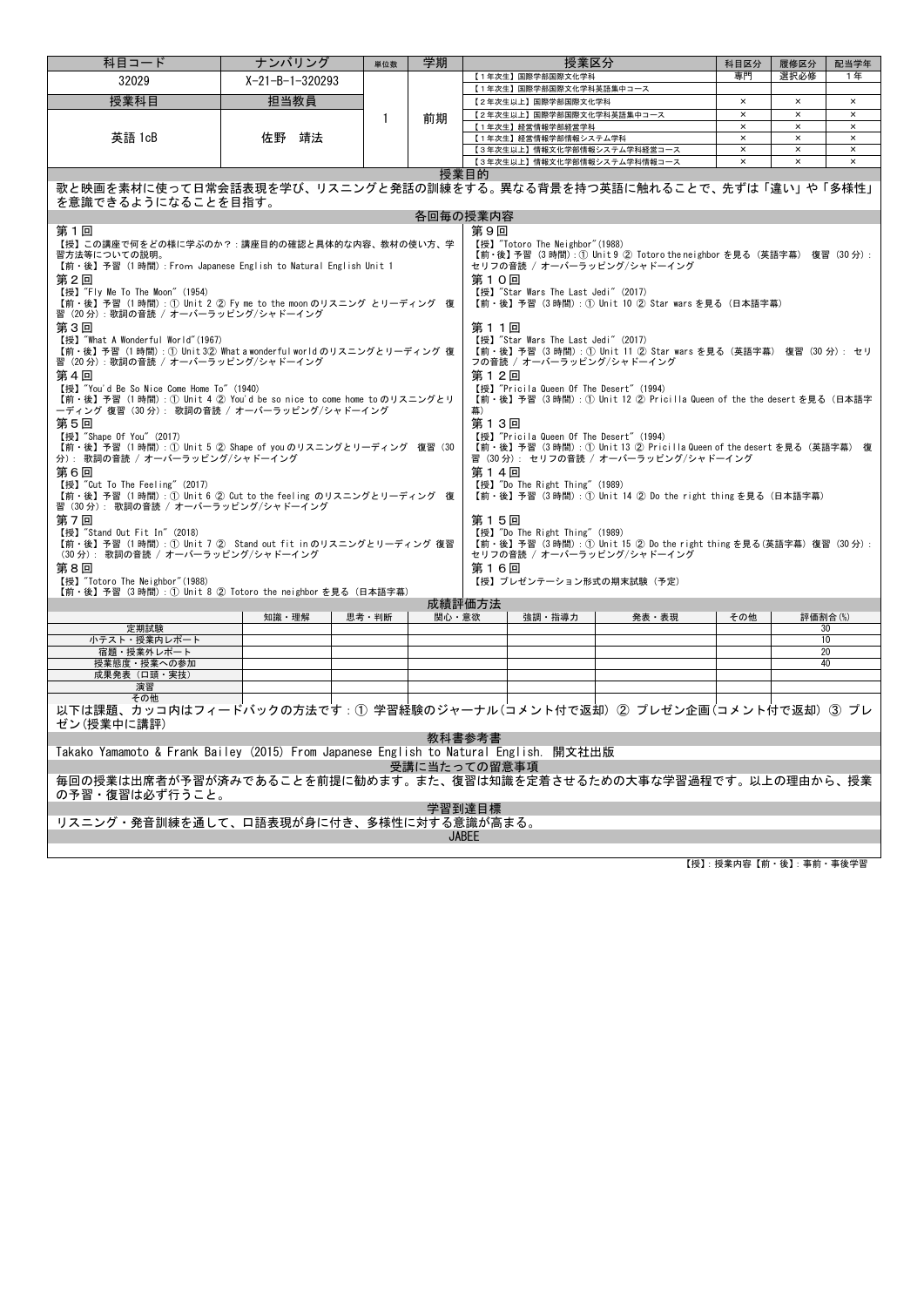| 科目コード                                                                                                                    | ナンバリング            | 単位数   | 学期       |             | 授業区分                              |                                              | 科目区分           | 履修区分                  | 配当学年                      |  |  |  |
|--------------------------------------------------------------------------------------------------------------------------|-------------------|-------|----------|-------------|-----------------------------------|----------------------------------------------|----------------|-----------------------|---------------------------|--|--|--|
| 32029                                                                                                                    | $X-21-B-1-320293$ |       |          |             | 【1年次生】国際学部国際文化学科                  |                                              | 専門             | 選択必修                  | 1年                        |  |  |  |
|                                                                                                                          |                   |       |          |             | 【1年次生】国際学部国際文化学科英語集中コース           |                                              |                |                       |                           |  |  |  |
| 授業科目                                                                                                                     | 担当教員              |       |          |             | 【2年次生以上】国際学部国際文化学科                |                                              | $\times$       | $\boldsymbol{\times}$ | $\boldsymbol{\mathsf{x}}$ |  |  |  |
|                                                                                                                          | 英語 1cC<br>内田 朗子   |       | 前期       |             | 【2年次生以上】国際学部国際文化学科英語集中コース         |                                              | $\times$       | $\times$              | $\times$                  |  |  |  |
|                                                                                                                          |                   |       |          |             | 【1年次生】経営情報学部経営学科                  | $\times$                                     | $\pmb{\times}$ | $\times$              |                           |  |  |  |
|                                                                                                                          |                   |       |          |             | 【1年次生】経営情報学部情報システム学科              | $\pmb{\times}$                               | $\times$       | $\times$              |                           |  |  |  |
|                                                                                                                          |                   |       |          |             | 【3年次生以上】情報文化学部情報システム学科経営コース       |                                              | $\times$       | $\times$              | $\times$                  |  |  |  |
|                                                                                                                          |                   |       |          |             | 【3年次生以上】情報文化学部情報システム学科情報コース       |                                              | $\times$       | $\times$              | $\pmb{\times}$            |  |  |  |
|                                                                                                                          |                   |       |          | 授業目的        |                                   |                                              |                |                       |                           |  |  |  |
| This class is designed for the intermediate/pre-advanced level students to develop their English skills through a movie. |                   |       |          |             |                                   |                                              |                |                       |                           |  |  |  |
|                                                                                                                          |                   |       | 各回毎の授業内容 |             |                                   |                                              |                |                       |                           |  |  |  |
| 第1回                                                                                                                      |                   |       |          | 第9回         |                                   |                                              |                |                       |                           |  |  |  |
| 【授】 Introduction to "The King's Speech"                                                                                  |                   |       |          | 【授】 Quiz 7  |                                   |                                              |                |                       |                           |  |  |  |
| $[\hat{\mathfrak{m}} \cdot \hat{\mathfrak{G}}]$ 1.5 hrs per week for preparation/review                                  |                   |       |          |             |                                   |                                              |                |                       |                           |  |  |  |
|                                                                                                                          |                   |       |          |             |                                   |                                              |                |                       |                           |  |  |  |
|                                                                                                                          |                   |       |          |             |                                   |                                              |                |                       |                           |  |  |  |
|                                                                                                                          |                   |       |          |             |                                   |                                              |                |                       |                           |  |  |  |
|                                                                                                                          |                   |       |          |             |                                   |                                              |                |                       |                           |  |  |  |
|                                                                                                                          |                   |       |          |             |                                   |                                              |                |                       |                           |  |  |  |
|                                                                                                                          |                   |       |          |             | King's Death - Chap 7 & 8         |                                              |                |                       |                           |  |  |  |
|                                                                                                                          |                   |       |          |             |                                   | 【前·後】1.5 hrs per week for preparation/review |                |                       |                           |  |  |  |
| 第2回                                                                                                                      |                   |       |          | 第10回        |                                   |                                              |                |                       |                           |  |  |  |
| 【授】Quiz 1                                                                                                                |                   |       |          | 【授】Quiz 8   |                                   |                                              |                |                       |                           |  |  |  |
|                                                                                                                          |                   |       |          |             |                                   |                                              |                |                       |                           |  |  |  |
|                                                                                                                          |                   |       |          |             |                                   |                                              |                |                       |                           |  |  |  |
|                                                                                                                          |                   |       |          |             |                                   |                                              |                |                       |                           |  |  |  |
|                                                                                                                          |                   |       |          |             |                                   |                                              |                |                       |                           |  |  |  |
|                                                                                                                          |                   |       |          |             |                                   |                                              |                |                       |                           |  |  |  |
|                                                                                                                          |                   |       |          |             |                                   |                                              |                |                       |                           |  |  |  |
| Complex - Chap1                                                                                                          |                   |       |          |             | Sibling Troubles - Chap 9 & 10    |                                              |                |                       |                           |  |  |  |
| 【前 · 後】1.5 hrs per week for preparation/review                                                                           |                   |       |          |             |                                   | 【前·後】1.5 hrs per week for preparation/review |                |                       |                           |  |  |  |
| 第3回                                                                                                                      |                   |       |          | 第11回        |                                   |                                              |                |                       |                           |  |  |  |
| 【授】 Quiz 2                                                                                                               |                   |       |          | 【授】 Quiz 9  |                                   |                                              |                |                       |                           |  |  |  |
|                                                                                                                          |                   |       |          |             |                                   |                                              |                |                       |                           |  |  |  |
|                                                                                                                          |                   |       |          |             |                                   |                                              |                |                       |                           |  |  |  |
|                                                                                                                          |                   |       |          |             |                                   |                                              |                |                       |                           |  |  |  |
|                                                                                                                          |                   |       |          |             |                                   |                                              |                |                       |                           |  |  |  |
|                                                                                                                          |                   |       |          |             |                                   |                                              |                |                       |                           |  |  |  |
|                                                                                                                          |                   |       |          |             |                                   |                                              |                |                       |                           |  |  |  |
| Searching for a Cure - Chap 2                                                                                            |                   |       |          |             | Rise to the Throne - Chap 11 & 12 |                                              |                |                       |                           |  |  |  |
| 【前 · 後】1.5 hrs per week for preparation/review                                                                           |                   |       |          |             |                                   | 【前·後】1.5 hrs per week for preparation/review |                |                       |                           |  |  |  |
| 第4回                                                                                                                      |                   |       |          | 第12回        |                                   |                                              |                |                       |                           |  |  |  |
| 【授】Quiz 3                                                                                                                |                   |       |          | 【授】 Quiz 10 |                                   |                                              |                |                       |                           |  |  |  |
|                                                                                                                          |                   |       |          |             |                                   |                                              |                |                       |                           |  |  |  |
|                                                                                                                          |                   |       |          |             |                                   |                                              |                |                       |                           |  |  |  |
|                                                                                                                          |                   |       |          |             |                                   |                                              |                |                       |                           |  |  |  |
|                                                                                                                          |                   |       |          |             |                                   |                                              |                |                       |                           |  |  |  |
|                                                                                                                          |                   |       |          |             |                                   |                                              |                |                       |                           |  |  |  |
|                                                                                                                          |                   |       |          |             |                                   |                                              |                |                       |                           |  |  |  |
| Searching for a Cure - Chap 3                                                                                            |                   |       |          |             | Starting Over - Chap 13 & 14      |                                              |                |                       |                           |  |  |  |
| 【前·後】1.5 hrs per week for preparation/review                                                                             |                   |       |          |             |                                   | 【前·後】1.5 hrs per week for preparation/review |                |                       |                           |  |  |  |
| 第5回                                                                                                                      |                   |       |          | 第13回        |                                   |                                              |                |                       |                           |  |  |  |
| 【授】 Quiz 4                                                                                                               |                   |       |          | 【授】Quiz 11  |                                   |                                              |                |                       |                           |  |  |  |
|                                                                                                                          |                   |       |          |             |                                   |                                              |                |                       |                           |  |  |  |
|                                                                                                                          |                   |       |          |             |                                   |                                              |                |                       |                           |  |  |  |
|                                                                                                                          |                   |       |          |             |                                   |                                              |                |                       |                           |  |  |  |
|                                                                                                                          |                   |       |          |             |                                   |                                              |                |                       |                           |  |  |  |
|                                                                                                                          |                   |       |          |             |                                   |                                              |                |                       |                           |  |  |  |
|                                                                                                                          |                   |       |          |             |                                   |                                              |                |                       |                           |  |  |  |
| My Castle, My Rules - Chap 4                                                                                             |                   |       |          |             | Uniting the People - Chap 15 & 16 |                                              |                |                       |                           |  |  |  |
| 【前·後】1.5 hrs per week for preparation/review                                                                             |                   |       |          |             |                                   | 【前·後】1.5 hrs per week for preparation/review |                |                       |                           |  |  |  |
| 第6回                                                                                                                      |                   |       |          | 第14回        |                                   |                                              |                |                       |                           |  |  |  |
| 【授】Quiz 5                                                                                                                |                   |       |          | 【授】Quiz 12  |                                   |                                              |                |                       |                           |  |  |  |
|                                                                                                                          |                   |       |          |             |                                   |                                              |                |                       |                           |  |  |  |
|                                                                                                                          |                   |       |          |             |                                   |                                              |                |                       |                           |  |  |  |
|                                                                                                                          |                   |       |          |             |                                   |                                              |                |                       |                           |  |  |  |
|                                                                                                                          |                   |       |          |             |                                   |                                              |                |                       |                           |  |  |  |
|                                                                                                                          |                   |       |          |             |                                   |                                              |                |                       |                           |  |  |  |
|                                                                                                                          |                   |       |          |             |                                   |                                              |                |                       |                           |  |  |  |
| Unorthodox Lessons - Chap 5                                                                                              |                   |       |          |             | The King's Speech - Chap 17 & 18  |                                              |                |                       |                           |  |  |  |
| $[\hat{\mathfrak{m}} \cdot \hat{\mathfrak{G}}]$ 1.5 hrs per week for preparation/review                                  |                   |       |          |             |                                   | 【前·後】1.5 hrs per week for preparation/review |                |                       |                           |  |  |  |
| 第7回                                                                                                                      |                   |       |          | 第15回        |                                   |                                              |                |                       |                           |  |  |  |
| 【授】Quiz 6                                                                                                                |                   |       |          | 【授】Workshop |                                   |                                              |                |                       |                           |  |  |  |
|                                                                                                                          |                   |       |          |             |                                   | 【前·後】1.5 hrs per week for preparation/review |                |                       |                           |  |  |  |
|                                                                                                                          |                   |       |          |             |                                   |                                              |                |                       |                           |  |  |  |
|                                                                                                                          |                   |       |          |             |                                   |                                              |                |                       |                           |  |  |  |
|                                                                                                                          |                   |       |          |             |                                   |                                              |                |                       |                           |  |  |  |
|                                                                                                                          |                   |       |          |             |                                   |                                              |                |                       |                           |  |  |  |
|                                                                                                                          |                   |       |          |             |                                   |                                              |                |                       |                           |  |  |  |
| Unorthodox Lessons - Chap 6                                                                                              |                   |       |          |             |                                   |                                              |                |                       |                           |  |  |  |
| $[\hat{\mathfrak{m}} \cdot \hat{\mathfrak{G}}]$ 1.5 hrs per week for preparation/review                                  |                   |       |          |             |                                   |                                              |                |                       |                           |  |  |  |
| 第8回                                                                                                                      |                   |       |          | 第16回        |                                   |                                              |                |                       |                           |  |  |  |
| 【授】Midterm Exam<br>【授】Final Exam                                                                                         |                   |       |          |             |                                   |                                              |                |                       |                           |  |  |  |
| $[\hat{\mathfrak{m}} \cdot \hat{\mathfrak{G}}]$ 1.5 hrs per week for preparation/review                                  |                   |       |          |             |                                   |                                              |                |                       |                           |  |  |  |
|                                                                                                                          |                   |       | 関心・意欲    | 成績評価方法      |                                   |                                              |                |                       |                           |  |  |  |
| 定期試験                                                                                                                     | 知識・理解             | 思考・判断 |          |             | 強調・指導力                            | 発表・表現                                        | その他            | 評価割合(%)<br>50         |                           |  |  |  |
| 小テスト・授業内レポート                                                                                                             |                   |       |          |             |                                   |                                              |                | 40                    |                           |  |  |  |
| 宿題・授業外レポート                                                                                                               |                   |       |          |             |                                   |                                              |                |                       |                           |  |  |  |
| 授業態度・授業への参加                                                                                                              |                   |       |          |             |                                   |                                              |                | 10                    |                           |  |  |  |
| 成果発表(口頭・実技)                                                                                                              |                   |       |          |             |                                   |                                              |                |                       |                           |  |  |  |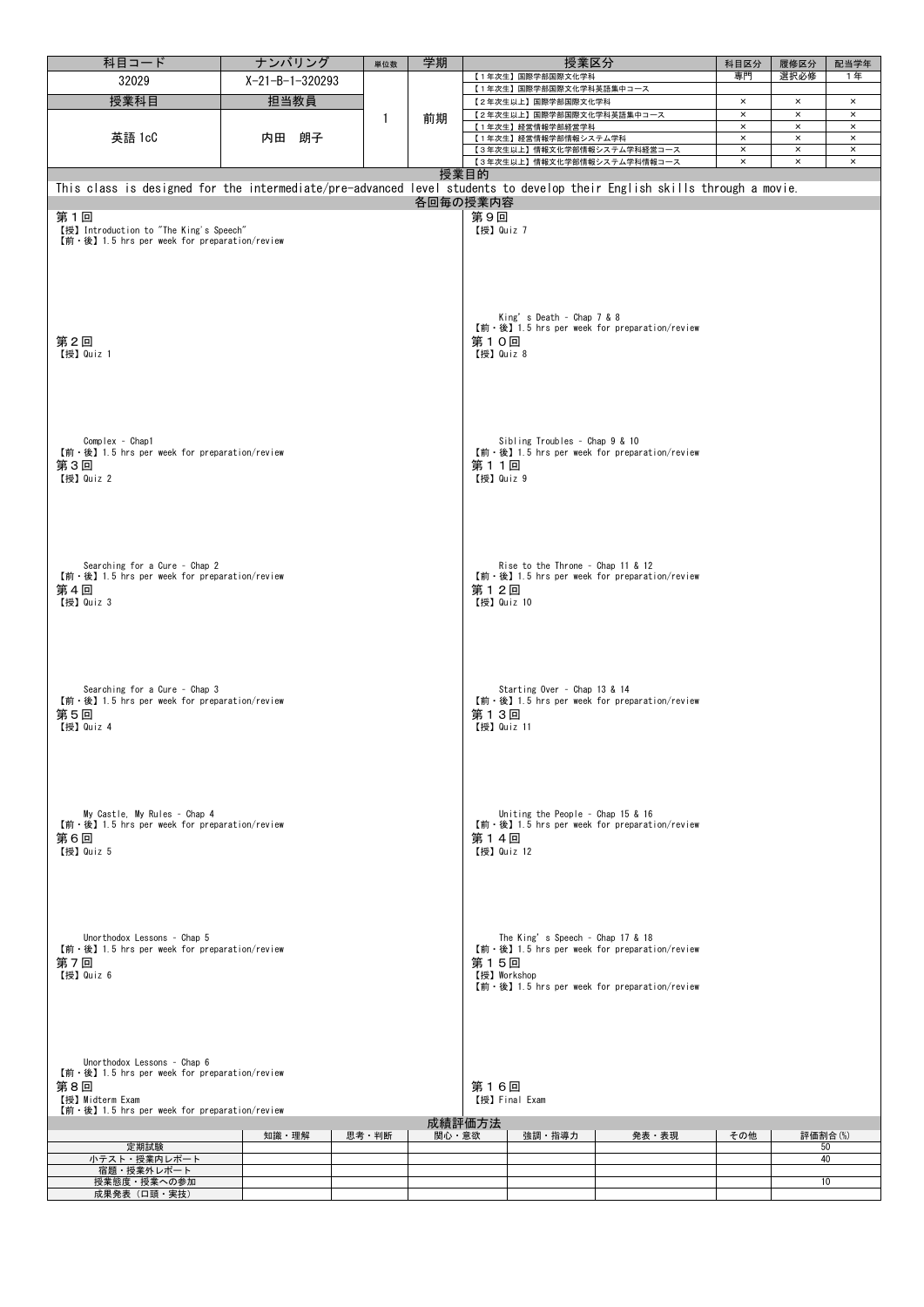| 演習                                                                                        |  |  |              |  |  |  |                         |  |  |  |
|-------------------------------------------------------------------------------------------|--|--|--------------|--|--|--|-------------------------|--|--|--|
| その他                                                                                       |  |  |              |  |  |  |                         |  |  |  |
| *Quizzes will be marked during the class.                                                 |  |  |              |  |  |  |                         |  |  |  |
| *Comments, references, and other materials will be uploaded on the portal site if needed. |  |  |              |  |  |  |                         |  |  |  |
|                                                                                           |  |  | 教科書参考書       |  |  |  |                         |  |  |  |
| 『名作映画完全セリフ音声集スクリーンプレイ・シリーズ 162 英国王のスピーチ』都築 雅子 監修/株式会社フォーイン スクリーンプレイ事業部                    |  |  |              |  |  |  |                         |  |  |  |
|                                                                                           |  |  | 受講に当たっての留意事項 |  |  |  |                         |  |  |  |
|                                                                                           |  |  |              |  |  |  |                         |  |  |  |
|                                                                                           |  |  | 学習到達目標       |  |  |  |                         |  |  |  |
| Upon successful completion of this course, students will be able to:                      |  |  |              |  |  |  |                         |  |  |  |
| -understand the story in depths and become familiar with its lines                        |  |  |              |  |  |  |                         |  |  |  |
| -recognize the different tones in context                                                 |  |  |              |  |  |  |                         |  |  |  |
| -use the words and the phrases from the movie in various situations                       |  |  |              |  |  |  |                         |  |  |  |
| <b>JABEE</b>                                                                              |  |  |              |  |  |  |                         |  |  |  |
|                                                                                           |  |  |              |  |  |  |                         |  |  |  |
|                                                                                           |  |  |              |  |  |  | 【授】: 授業内容【前・後】: 事前・事後学習 |  |  |  |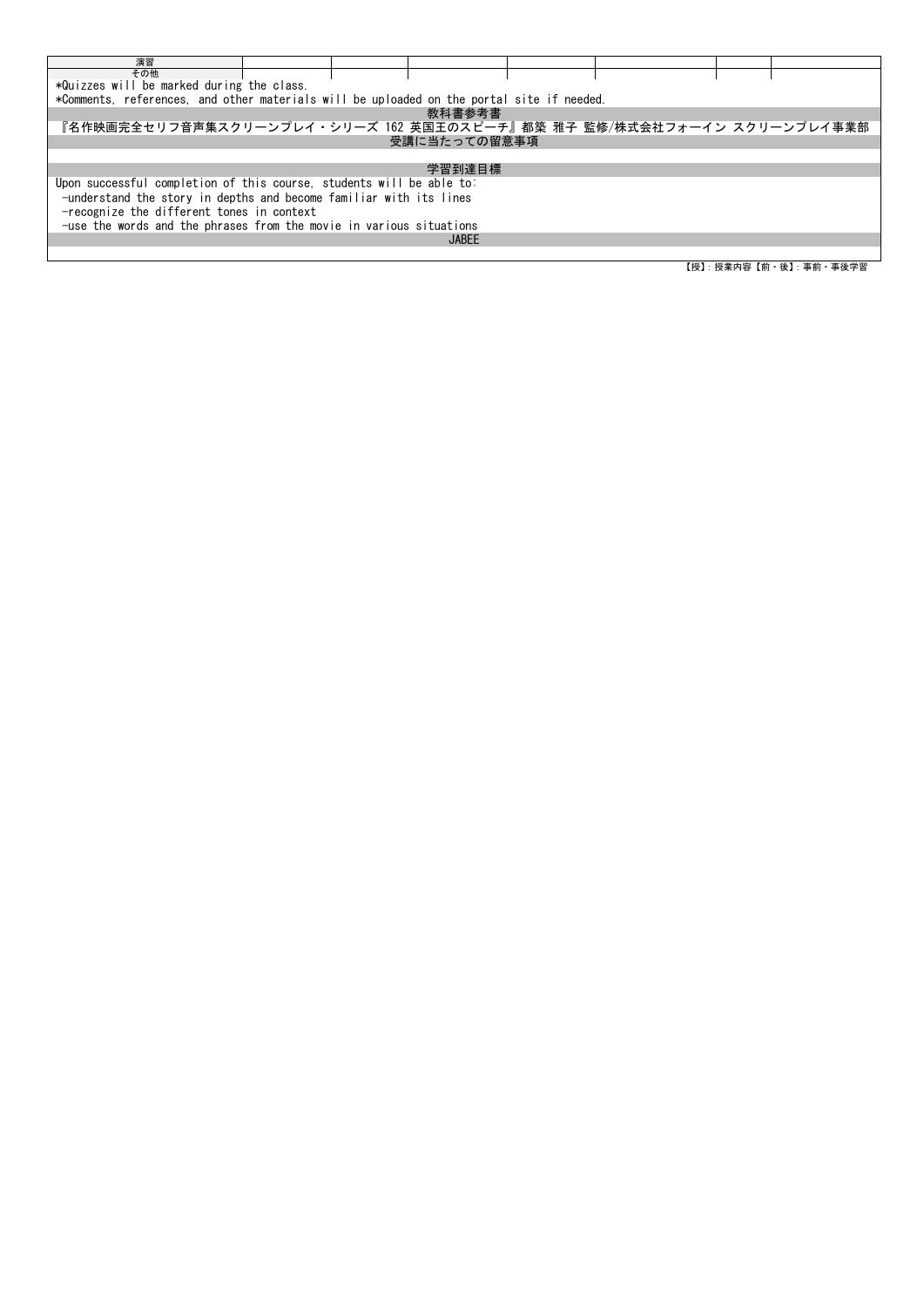| 科目コード                                                                                                        | ナンバリング          | 単位数   | 学期       |                    | 授業区分                                          |                                                | 科目区分                 | 履修区分                       | 配当学年                             |  |  |  |
|--------------------------------------------------------------------------------------------------------------|-----------------|-------|----------|--------------------|-----------------------------------------------|------------------------------------------------|----------------------|----------------------------|----------------------------------|--|--|--|
| 32029                                                                                                        | X-21-B-1-320293 |       |          |                    | 【1年次生】国際学部国際文化学科                              |                                                | 専門                   | 選択必修                       | 1年                               |  |  |  |
|                                                                                                              |                 |       |          |                    | 【1年次生】国際学部国際文化学科英語集中コース                       |                                                |                      |                            |                                  |  |  |  |
| 授業科目                                                                                                         | 担当教員            |       |          |                    | 【2年次生以上】国際学部国際文化学科                            |                                                | $\times$             | $\boldsymbol{\times}$      | $\times$                         |  |  |  |
|                                                                                                              |                 | 1     | 前期       |                    | 【2年次生以上】国際学部国際文化学科英語集中コース<br>【1年次生】経営情報学部経営学科 |                                                | $\times$<br>$\times$ | $\times$<br>$\pmb{\times}$ | $\pmb{\times}$<br>$\pmb{\times}$ |  |  |  |
| 英語 1cD                                                                                                       | 内田 朗子           |       |          |                    | 【1年次生】経営情報学部情報システム学科                          |                                                | $\times$             | $\pmb{\times}$             | $\pmb{\times}$                   |  |  |  |
|                                                                                                              |                 |       |          |                    | 【3年次生以上】情報文化学部情報システム学科経営コース                   |                                                | $\pmb{\times}$       | $\times$                   | $\times$                         |  |  |  |
|                                                                                                              |                 |       |          |                    | 【3年次生以上】情報文化学部情報システム学科情報コース                   |                                                | $\pmb{\times}$       | $\pmb{\times}$             | $\pmb{\times}$                   |  |  |  |
|                                                                                                              |                 |       |          | 授業目的               |                                               |                                                |                      |                            |                                  |  |  |  |
| This class is designed for the advanced level students to develop their English skills through current news. |                 |       |          |                    |                                               |                                                |                      |                            |                                  |  |  |  |
|                                                                                                              |                 |       | 各回毎の授業内容 |                    |                                               |                                                |                      |                            |                                  |  |  |  |
| 第1回                                                                                                          |                 |       |          | 第9回                |                                               |                                                |                      |                            |                                  |  |  |  |
| 【授】 Introduction                                                                                             |                 |       |          | 【授】 Quiz 6         |                                               |                                                |                      |                            |                                  |  |  |  |
|                                                                                                              |                 |       |          |                    |                                               |                                                |                      |                            |                                  |  |  |  |
|                                                                                                              |                 |       |          |                    |                                               |                                                |                      |                            |                                  |  |  |  |
|                                                                                                              |                 |       |          |                    |                                               |                                                |                      |                            |                                  |  |  |  |
|                                                                                                              |                 |       |          |                    |                                               |                                                |                      |                            |                                  |  |  |  |
|                                                                                                              |                 |       |          |                    |                                               |                                                |                      |                            |                                  |  |  |  |
| News $1(1)$                                                                                                  |                 |       |          |                    | News 7                                        |                                                |                      |                            |                                  |  |  |  |
| 【前·後】1.5 hrs per week for preparation/review                                                                 |                 |       |          |                    |                                               | 【前·後】1.5 hrs per week for preparation/review   |                      |                            |                                  |  |  |  |
| 第2回                                                                                                          |                 |       |          | 第10回               |                                               |                                                |                      |                            |                                  |  |  |  |
| 【授】News 1 (2)<br>【前 · 後】1.5 hrs per week for preparation/review                                              |                 |       |          | 【授】Quiz 7          |                                               |                                                |                      |                            |                                  |  |  |  |
|                                                                                                              |                 |       |          |                    |                                               |                                                |                      |                            |                                  |  |  |  |
|                                                                                                              |                 |       |          |                    |                                               |                                                |                      |                            |                                  |  |  |  |
|                                                                                                              |                 |       |          |                    |                                               |                                                |                      |                            |                                  |  |  |  |
|                                                                                                              |                 |       |          |                    |                                               |                                                |                      |                            |                                  |  |  |  |
|                                                                                                              |                 |       |          |                    |                                               |                                                |                      |                            |                                  |  |  |  |
|                                                                                                              |                 |       |          |                    | News 8                                        |                                                |                      |                            |                                  |  |  |  |
| 第3回                                                                                                          |                 |       |          |                    |                                               | 【前 · 後】1.5 hrs per week for preparation/review |                      |                            |                                  |  |  |  |
| 【授】 Quiz 1                                                                                                   |                 |       |          | 第11回<br>【授】Quiz 8  |                                               |                                                |                      |                            |                                  |  |  |  |
|                                                                                                              |                 |       |          |                    |                                               |                                                |                      |                            |                                  |  |  |  |
|                                                                                                              |                 |       |          |                    |                                               |                                                |                      |                            |                                  |  |  |  |
|                                                                                                              |                 |       |          |                    |                                               |                                                |                      |                            |                                  |  |  |  |
|                                                                                                              |                 |       |          |                    |                                               |                                                |                      |                            |                                  |  |  |  |
|                                                                                                              |                 |       |          |                    |                                               |                                                |                      |                            |                                  |  |  |  |
|                                                                                                              |                 |       |          |                    |                                               |                                                |                      |                            |                                  |  |  |  |
| News 2<br>$[\hat{\mathfrak{m}} \cdot \hat{\mathfrak{G}}]$ 1.5 hrs per week for preparation/review            |                 |       |          |                    | News 9                                        | 【前·後】1.5 hrs per week for preparation/review   |                      |                            |                                  |  |  |  |
| 第4回                                                                                                          |                 |       |          | 第12回               |                                               |                                                |                      |                            |                                  |  |  |  |
| 【授】Quiz 2                                                                                                    |                 |       |          | 【授】 Quiz 9         |                                               |                                                |                      |                            |                                  |  |  |  |
|                                                                                                              |                 |       |          |                    |                                               |                                                |                      |                            |                                  |  |  |  |
|                                                                                                              |                 |       |          |                    |                                               |                                                |                      |                            |                                  |  |  |  |
|                                                                                                              |                 |       |          |                    |                                               |                                                |                      |                            |                                  |  |  |  |
|                                                                                                              |                 |       |          |                    |                                               |                                                |                      |                            |                                  |  |  |  |
|                                                                                                              |                 |       |          |                    |                                               |                                                |                      |                            |                                  |  |  |  |
| News 3                                                                                                       |                 |       |          |                    | News 10                                       |                                                |                      |                            |                                  |  |  |  |
| 【前·後】1.5 hrs per week for preparation/review                                                                 |                 |       |          |                    |                                               | 【前·後】1.5 hrs per week for preparation/review   |                      |                            |                                  |  |  |  |
| 第5回                                                                                                          |                 |       | 第13回     |                    |                                               |                                                |                      |                            |                                  |  |  |  |
| 【授】Quiz 3                                                                                                    |                 |       |          | 【授】Quiz 10         |                                               |                                                |                      |                            |                                  |  |  |  |
|                                                                                                              |                 |       |          |                    |                                               |                                                |                      |                            |                                  |  |  |  |
|                                                                                                              |                 |       |          |                    |                                               |                                                |                      |                            |                                  |  |  |  |
|                                                                                                              |                 |       |          |                    |                                               |                                                |                      |                            |                                  |  |  |  |
|                                                                                                              |                 |       |          |                    |                                               |                                                |                      |                            |                                  |  |  |  |
|                                                                                                              |                 |       |          |                    |                                               |                                                |                      |                            |                                  |  |  |  |
| News 4                                                                                                       |                 |       |          |                    | News 11                                       |                                                |                      |                            |                                  |  |  |  |
| $[\hat{\mathfrak{m}} \cdot \hat{\mathfrak{G}}]$ 1.5 hrs per week for preparation/review                      |                 |       |          |                    |                                               | 【前·後】1.5 hrs per week for preparation/review   |                      |                            |                                  |  |  |  |
| 第6回<br>【授】Quiz 4                                                                                             |                 |       |          | 第14回<br>【授】Quiz 11 |                                               |                                                |                      |                            |                                  |  |  |  |
|                                                                                                              |                 |       |          |                    |                                               |                                                |                      |                            |                                  |  |  |  |
|                                                                                                              |                 |       |          |                    |                                               |                                                |                      |                            |                                  |  |  |  |
|                                                                                                              |                 |       |          |                    |                                               |                                                |                      |                            |                                  |  |  |  |
|                                                                                                              |                 |       |          |                    |                                               |                                                |                      |                            |                                  |  |  |  |
|                                                                                                              |                 |       |          |                    |                                               |                                                |                      |                            |                                  |  |  |  |
| News 5                                                                                                       |                 |       |          |                    | News 12                                       |                                                |                      |                            |                                  |  |  |  |
| $[\hat{\mathfrak{m}} \cdot \hat{\mathfrak{G}}]$ 1.5 hrs per week for preparation/review                      |                 |       |          |                    |                                               | 【前·後】1.5 hrs per week for preparation/review   |                      |                            |                                  |  |  |  |
| 第7回                                                                                                          |                 |       |          | 第15回               |                                               |                                                |                      |                            |                                  |  |  |  |
| 【授】Quiz 5                                                                                                    |                 |       |          | 【授】Quiz 12         |                                               |                                                |                      |                            |                                  |  |  |  |
|                                                                                                              |                 |       |          |                    |                                               |                                                |                      |                            |                                  |  |  |  |
|                                                                                                              |                 |       |          |                    |                                               |                                                |                      |                            |                                  |  |  |  |
|                                                                                                              |                 |       |          |                    |                                               |                                                |                      |                            |                                  |  |  |  |
|                                                                                                              |                 |       |          |                    |                                               |                                                |                      |                            |                                  |  |  |  |
|                                                                                                              |                 |       |          |                    |                                               |                                                |                      |                            |                                  |  |  |  |
| News 6                                                                                                       |                 |       |          |                    | Workshop                                      |                                                |                      |                            |                                  |  |  |  |
| $[\hat{\mathfrak{m}} \cdot \hat{\mathfrak{G}}]$ 1.5 hrs per week for preparation/review                      |                 |       |          |                    |                                               | 【前·後】1.5 hrs per week for preparation/review   |                      |                            |                                  |  |  |  |
| 第16回<br>第8回                                                                                                  |                 |       |          |                    |                                               |                                                |                      |                            |                                  |  |  |  |
| 【授】Midterm Exam                                                                                              |                 |       |          |                    | 【授】Final Exam                                 |                                                |                      |                            |                                  |  |  |  |
| 【前 · 後】1.5 hrs per week for preparation/review                                                               |                 |       |          | 成績評価方法             |                                               |                                                |                      |                            |                                  |  |  |  |
|                                                                                                              | 知識・理解           | 思考・判断 | 関心・意欲    |                    | 強調・指導力                                        | 発表・表現                                          | その他                  | 評価割合(%)                    |                                  |  |  |  |
| 定期試験                                                                                                         |                 |       |          |                    |                                               |                                                |                      |                            | 50                               |  |  |  |
| 小テスト・授業内レポート                                                                                                 |                 |       |          |                    |                                               |                                                |                      |                            | 40                               |  |  |  |
| 宿題・授業外レポート<br>授業態度・授業への参加                                                                                    |                 |       |          |                    |                                               |                                                |                      |                            | 10                               |  |  |  |
| 成果発表(口頭・実技)                                                                                                  |                 |       |          |                    |                                               |                                                |                      |                            |                                  |  |  |  |